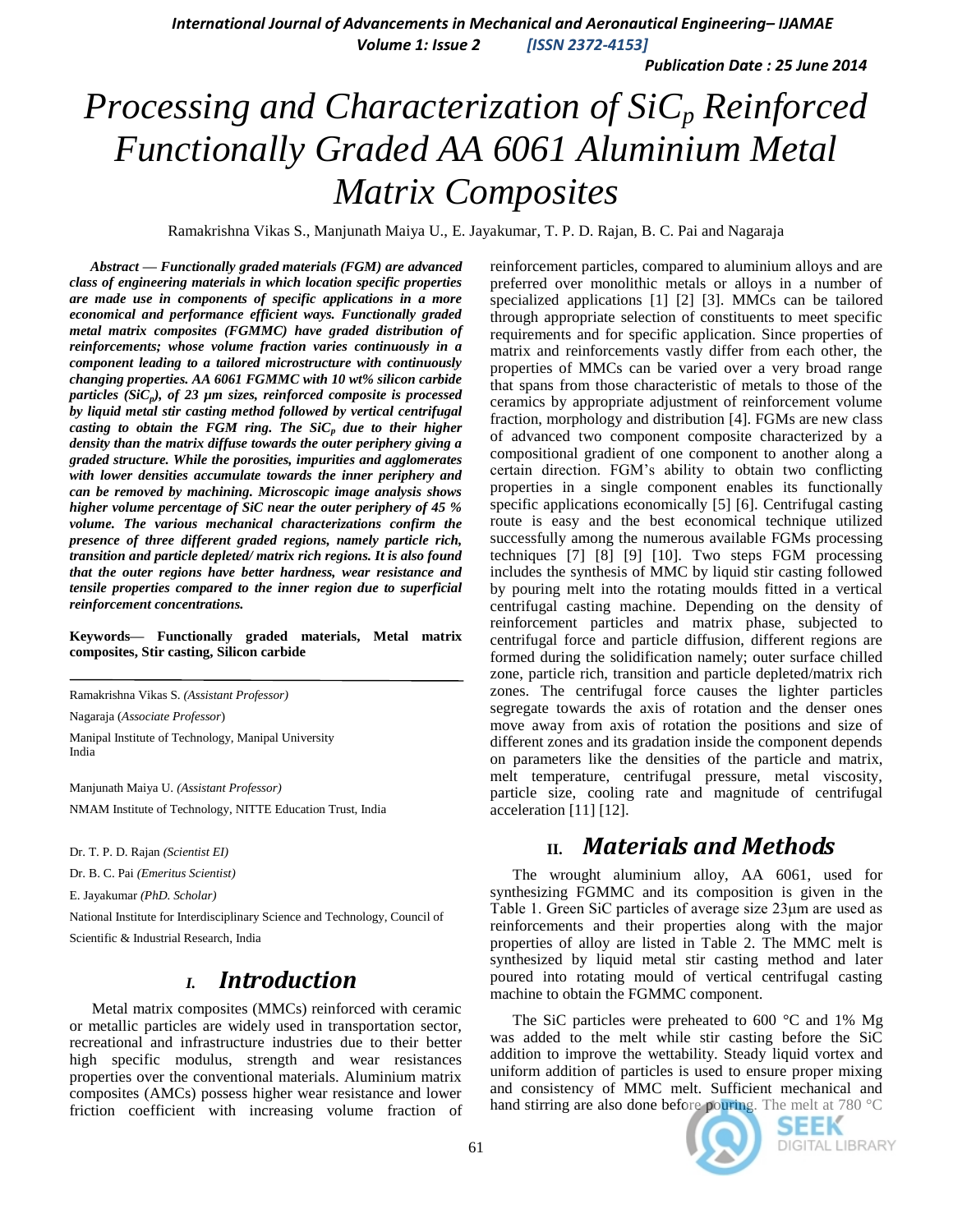#### *Publication Date : 25 June 2014*

is poured into metal mould, coated and preheated to 300 °C, which is rotating, at 1300 rpm, in vertical centrifugal casting machine.

| TABLE I. | CHEMICAL COMPOSITION OF AA 6061 ALLOY IN PERCENTAGE |
|----------|-----------------------------------------------------|
|----------|-----------------------------------------------------|

| Alloy      |      | $Si\%$ $Mg\%$ | $ $ Cr<br>$\frac{0}{0}$ | Cu<br>$\frac{6}{6}$         | Fe% | Ti<br>$\frac{0}{0}$ | $\blacksquare$ Mn<br>$\frac{6}{9}$ | $\mathbf{Zn}_{\mathbf{0}}^{\mathbf{o}}$ | $AA\%$ |
|------------|------|---------------|-------------------------|-----------------------------|-----|---------------------|------------------------------------|-----------------------------------------|--------|
| AA<br>6061 | 0.82 | 0.65          |                         | $0.15$ $0.26$ $0.15$ $0.02$ |     |                     | $\vert 0.1 \vert$                  | 0.04                                    | 97.81  |

TABLE II. STANDARD PROPERTIES OF AA 6061 ALLOY AND SIC<sub>p</sub> **PARTICLES** 

| <b>Property</b>                            | AA 6061 alloy   | $SiCP$ Particles |
|--------------------------------------------|-----------------|------------------|
| Density $g/cm3$                            | 2.7             | 3.2              |
| Melting Point °C                           | $580$ (Approx.) | 2300             |
| <b>Elastic Modulus GPa</b>                 | 69              | 410              |
| <b>Tensile Strength (T6 condition) MPa</b> | 276             | 250              |
| <b>Percent Elongation %</b>                | 12              | Less than 1      |
| Hardness (T6 condition) BHN                |                 |                  |

Figure 1 shows the picture of the FGM casting with 25 mm thickness, fixed outer diameter of 230 mm, average inner diameter of 140 mm and weighs about 2.5 kg. Standard specimens are cut for mechanical characterization. The standard T6 heat treatment procedures, solution treatment at 535 °C for 4 h, quenching in warm water and artificially aging at 175 °C for 8 h, is used for AA 6061 FGMMC specimens. Optical Emission spectrometer, SPECTRO MAXX LMM05, is used for chemical composition analysis.

Microstructural characterization is carried out by using DMRX Leica optical microscope and Leica Qwin image analyser is used for the measurement of volume fraction of the silicon carbide particles in the matrix. INDENTEC hardness tester is used for Brinell hardness measurements from outer to the inner periphery in the as-cast and heat treated conditions. Dry linear wear analysis is carried out by using DUCOM pinon-disc tribometer. Wear surface morphology is taken by Zeiss stereo microscope. Tensile test is carried out on INSTRON 1195 – 5500R series tensile and compression tester for specimens taken from both inner and outer zones of the cast.



Figure 1. FGMMC Cast Ring Figure 2. AA 6061 Gravity



Microstructure

# **III. Result and Discussion**

Figure 2 shows the microstructure of AA 6061 alloy on gravity casting. The microstructures of centrifugally cast ring of AA 6061 alloy without SiC addition are shown in Figure 3. The micrographs are taken from outer periphery to inner zones in a radial direction. Since, there is only very less volume percentage of Si, Cu or Mg in the alloy, the volume of different phases formed in the composition is less and hence there are less effective diffusions visible in the microstructures. It is observed that the grain size at the outer periphery is smaller in size than that of inner periphery and this is due to the pressure force generated during the centrifugal casting process by the molten melt which comes in contact with solidifying edge. The solidification edge moves from mould outer periphery towards inner regions while the pressure force acts from inner to outer in an opposing radial direction producing a squeeze effect. The less dense gas porosities, slag inclusions and agglomerates are observed at the inner periphery. These can be easily removed from components while machining.





Figure 3. Optical microstructures of AA 6061 centrifugal cast ring taken at different locations starting from outer periphery towards inner periphery









a) Outer powder rich zone

b) Transition zone c) Matrix rich inner zone

Figure 4. Optical micrograph of AA 6061–10% SiC FGMMC ring taken at different regions starting from outer periphery towards inner periphery

Figure 4 shows the graded distribution of 10 wt % SiC particles in AA 6061 alloy FGMMC ring at three specified regions namely particle rich outer periphery, transition and matrix rich inner periphery respectively. The outer periphery of the casting shows a higher concentration of SiC particles than the inner and a clear transition region in



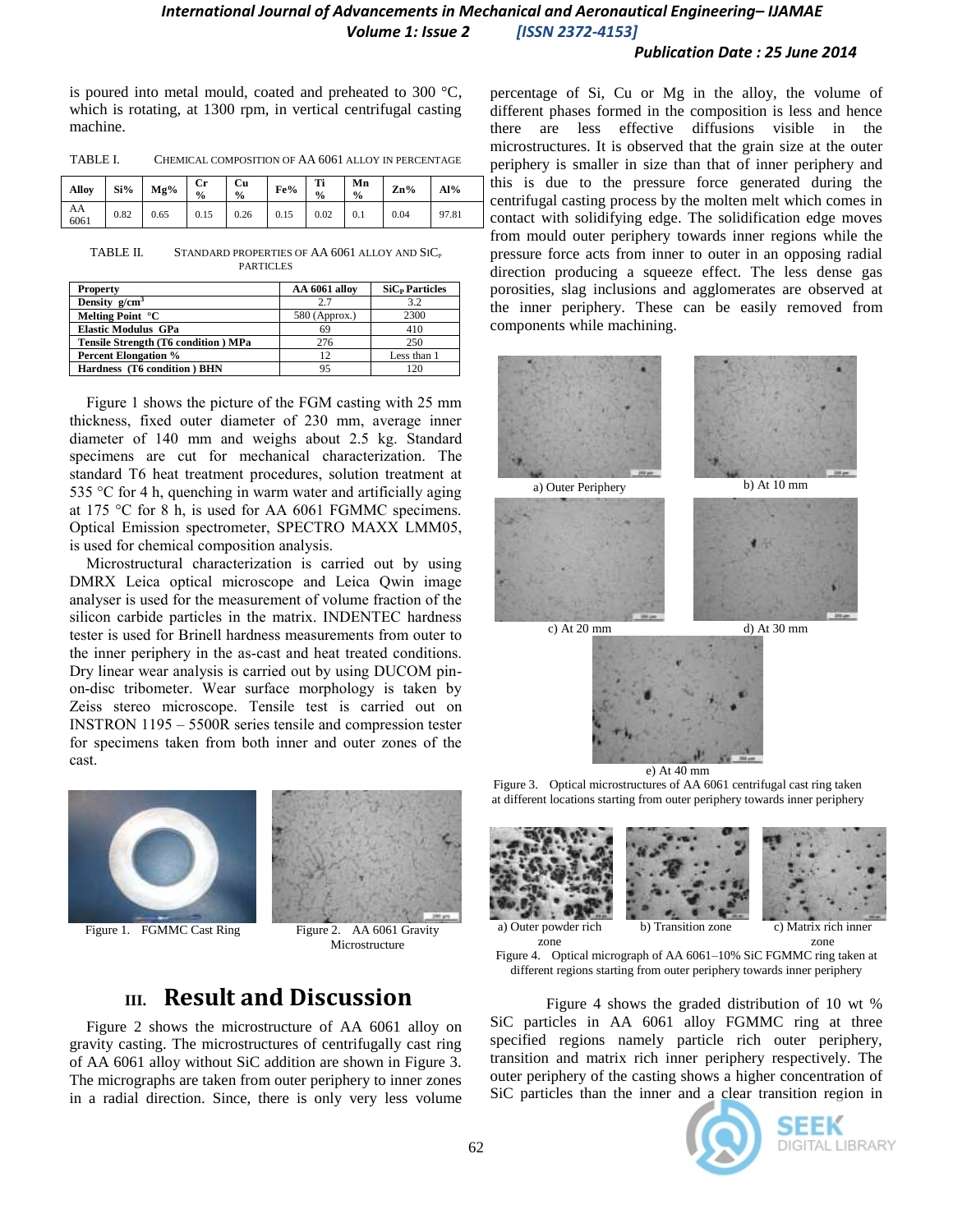#### *Publication Date : 25 June 2014*

between is also visible. The microstructural features of the matrix alloy also vary from outer to inner periphery. The grain size of the aluminium in particle enriched zone is very fine, which becomes coarser towards interior. The presence of high volume fraction of SiC particles inhibits growth of primary aluminium and also the shear caused by movement of ceramic particles during solidification can break the arms of dendrites to form fine structure [13]. The image analysis results depicted in Figure 5 shows that the outer periphery of 10% SiC FGMMC ring contains a maximum of 45 vol. % SiCp followed by a gradual reduction to lower levels. In the transition zone, between 20mm and 30 mm away from outer periphery, the reduction SiC volume percentage is steep and reaches value below 10 near the inner periphery. By subjecting a homogenous MMC melt of AA 6061 and10 wt.% SiC to centrifugal force, a maximum volume fraction of 45% is obtained at the outer periphery leading to selective improvement in specific properties such as hardness, wear resistance and tensile properties. The inner most periphery regions of the casting show the presence of gas porosity and few agglomerated particles. The agglomerates constituting partially wetted or non- wetted particles or both and gases having lower overall density are also pushed towards the inner periphery by the centrifugal force. Further, the movement of gas bubbles from the outer periphery towards the inner during the rotation can hinder the particle movement in the opposite direction and carry away few particles.



Figure 5. Volume percentage of silicon carbide in AA 6061 – 10% SiC FGMMC ring from outer periphery towards inner periphery of the casting.

The variations of the Brinell hardness values for the as-cast and T6 heat treated samples from outer and inner zones of the FGMMC ring are shown in Figure 6. The curves clearly show that the hardness value varies in proportion to the volume fraction of SiC particles in both as cast and heat treated conditions for all compositions. It is also found that the heat treated ones have far better hardness than the as cast ones. The AA 6061 cast ring also shows similar trend because of grain refinement happened in outer zones compared with inner zones in addition to the densification caused by centrifugal pressure. The maximum hardness values in the particle rich zone is 80 BHN for 10% SiC FGMMC in as cast condition and is raised to 105 BHN in heat treated condition. In the transition region the hardness changes between 76-68 BHN in as-cast and 96-78 BHN in heat treated for 10% SiC FGMMC and the region of 15 to35 mm away from the outer periphery towards inner. The region near the inner periphery shows very low hardness of 50 BHN due to the presence of porosities and agglomerated particles.



Figure 6. Brinell hardness of AA 6061 – 10% SiC FGMMC rings from outer to inner periphery, both in as cast and T6 heat treated condition

The ultimate tensile strength (UTS) value of 262 MPa and yield strength (yield) value of 165 MPa has been obtained for the AA 6061 base alloy at outer periphery and for inner the values are 236 MPa and 143 MPa respectively. The higher values at the outer periphery are due to finer grain size. The inner periphery specimens may also have porosities in them in addition to the coarser grain which lead to lesser tensile values. The UTS and yield strength values of 6061-10%SiC at outer and inner periphery. Both the values at inner and outer periphery are comparably lesser than that the values of base alloy. At the outer periphery the decrease is due to presence of high volume fraction of SiC particles which means there is less matrix material to yield leading to lower UTS and yield strength. In the case of inner specimens the presence of porosities and agglomerates contribute to the lower UTS and yield strength values.



pins of inner and outer zones.

The dry pin on disc wear tests are conducted with pins, of diameter 6mm and 30mm long, from inner and outer regions. Figure 7 shows the wear rate versus load as a function of weight loss per meter. For AA 6061 alloy, from the graph, it is

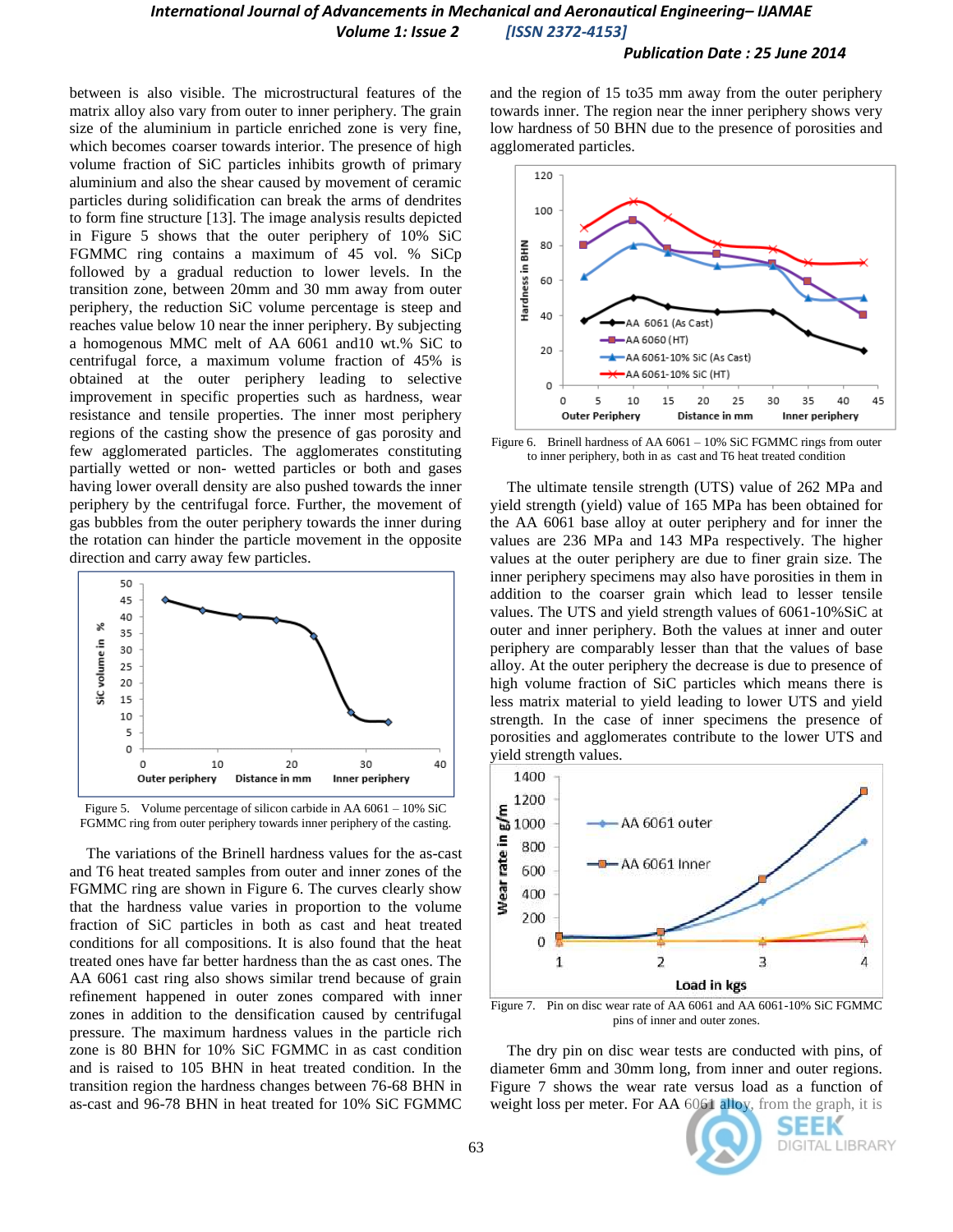#### *Publication Date : 25 June 2014*

seen that the wear rate at outer periphery is lower when compared to the inner periphery which is due to the finer grain size of aluminium at the outer periphery when compared to coarser grain size at the inner periphery leading to lower wear resistance at the inner periphery. The wear rate increases by a large amount at increased loads. AA 6061-10% SiC FGMMC the wear rate at the outer periphery is much lesser than both the wear rate at inner periphery of the same ring as well as AA 6061 ring. This is due to the presence of high volume fraction of SiC particles at the outer periphery leading to higher wear resistance and the SiC particle concentration gradually decreases towards the inner periphery which leads to lower wear resistance at the inner periphery.

Figure 8 shows the coefficient of friction  $(\mu)$  values as a function of loading. The  $\mu$  value increases as the load increases showing that the wear resistance at higher loads is less. For AA6061 rings µ value ranges from 0.09 to 0.451 at outer periphery and 0.08 to 0.488 at inner periphery for loads 1 to 4kg. The µ values for AA 6061-10% SiC FGMMC at outer and inner periphery varies from 0.03 to 0.049 at outer and 0.117 to 0.105 at inner. The  $\mu$  value fluctuates over the time period for the load applied due to heterogeneous nature of the FGM. While the test is being carried out if more SiC particles are exposed to the disc then both the wear and coefficient of friction will be less and when more of the matrix materials are in contact with the disc both will be high. General trend is as the load applied increases the  $\mu$  value will also increase due to the increase in resistance to the relative motion. The  $\mu$  value dependent on the frictional force, which varies with the operating temperature, in the dry sliding test, as the temperature of the pin and disc increase substantially which in turn decreases the wear resistance of the pin and thus changing the value of the coefficient of friction.



Figure 8. Pin on disc coefficient of friction of AA 6061 and AA 6061-10% SiC FGMMC inner and outer pins.

Figure 9 shows the stereo micrographs of the surface morphology of the wear specimens at different loads. From Figure 9 for AA 6061 both inner and outer specimens the wear scars, at 1kg load, are fine. As the load increases the heat in between the pin and the steel disc increases resulting the softening of aluminium matrix which will sticks to the disc and this material will be thrown out leading to more adhesive wear and thus the smudging phenomenon takes place. The less fine wear scars at higher loads shows larger wear. It is seen

that in AA 6061- 10 % SiC FGMMC inner and outer pins the wear scars at all the load are fine indicating less wear due to the presence of SiC particles. These SiC particles are very hard and do not wear off easily and quickly, thus imparting higher wear resistance to the component. Few SiC particles are only present in the inner pins causing higher wear rate with that of particle rich outer zone pins.